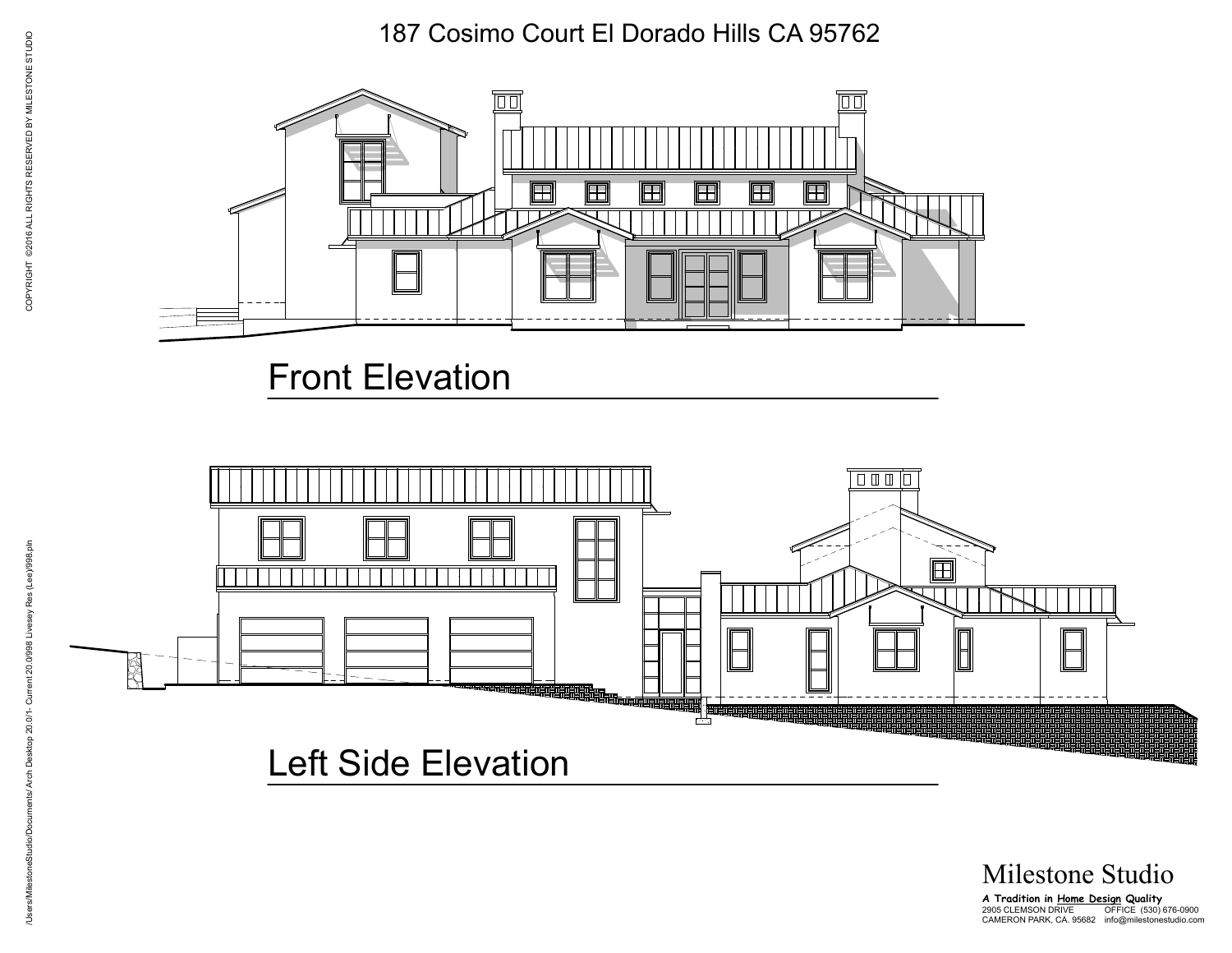187 Cosimo Court El Dorado Hills CA 95762



**A Tradition in Home Design Quality** OFFICE (530) 676-0900 info@milestonestudio.com 2905 CLEMSON DRIVE CAMERON PARK, CA. 95682